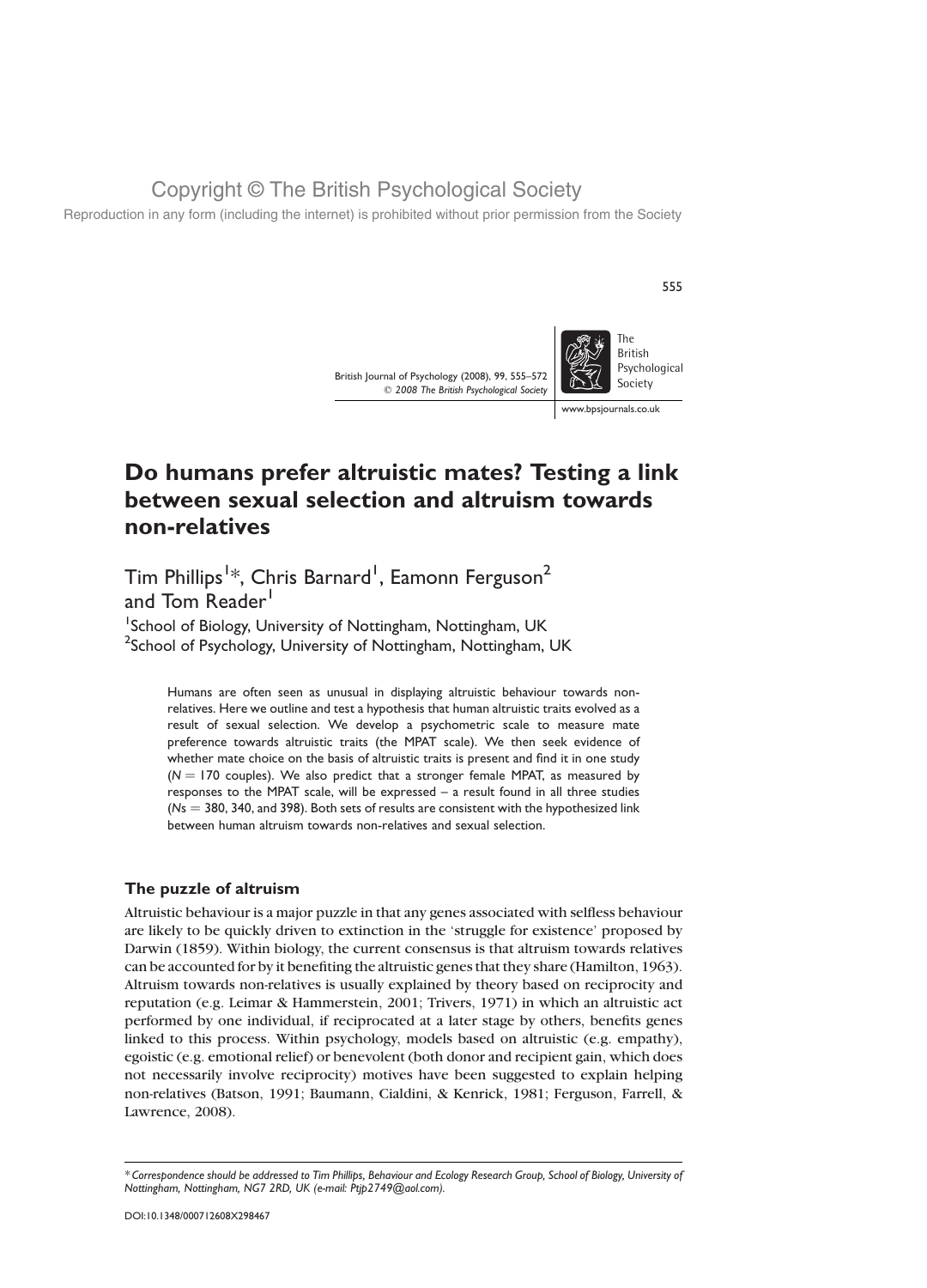Reproduction in any form (including the internet) is prohibited without prior permission from the Society

#### 556 Tim Phillips et al.

Here, we outline and test an alternative account of how human altruism towards non-relatives originated that focuses on ultimate causation. We propose that altruistic traits evolved as a result of sexual selection under the special conditions of human evolution.

#### The sexual selection hypothesis: The evolution of altruism towards non-relatives

The theory of sexual selection was proposed by Darwin (1859, 1871) who recognized that certain traits observed in nature, such as song, bright colours, crests, horns, and prominent tail feathers, reduced the survival chances of the individuals displaying them, and thus appeared to be at odds with his theory of natural selection. Darwin proposed that these traits survived because they offered advantages under a separate process of sexual selection. Darwin (1871) saw sexual selection taking two forms. The first, since termed intrasexual selection, involves aggressive competition, typically between males, to drive off or kill rivals. The second, since called intersexual selection, involves competition to attract mates, usually females, who then play an active role in choosing a mate on the basis of display of the sexually selected traits (e.g. crests, tail feathers, dance). It is the second form, intersexual selection, that we will concentrate on here.

Zahavi (Zahavi, 1977, 1995; Zahavi & Zahavi, 1997) was the first to suggest that altruistic traits might be linked to sexual selection. He proposed that altruism originated as a 'handicap' that evolved because it gave a 'costly' and therefore accurate 'signal' of the phenotypic and genetic quality of the altruist to others. Zahavi saw 'costly signalling' of altruistic traits as applying to allies and competitors of the same sex as well as other sex mates. Here, we see 'signalling' to potential mates as most likely to promote biological 'fitness' and thus we focus solely on a specific link between sexual selection and altruistic traits.

Various mechanisms have been proposed as to how sexual selection works (Andersson, 1994; Andersson & Simmons, 2006). One mechanism, for example, sees sexually selected traits being favoured because they act as indicators of phenotypic and genetic quality – of which Zahavi's notion of sexually selected traits as 'handicaps' is a prime example (Zahavi, 1975). The 'direct phenotypic benefit' mechanism envisages the sexually selected trait itself as offering an advantage to the female and her offspring (Kirkpatrick & Ryan, 1991). The 'runaway' mechanism envisages genes associated with both mate preference and preferred trait rapidly increasing in frequency as a result of a feedback loop in which the preferred trait becomes ever more attractive until halted by its growing cost under natural selection (Fisher, 1958; Lande, 1981).

What these and other sexual selection mechanisms have in common is the notion of genes associated with (1) a mate preference expressed in one sex towards (2) a preferred trait expressed in the other (Andersson & Simmons, 2006). The effects of genes associated with mate preferences, particularly where selection may have affected females and males differently, should thus be expressed in contemporary populations (Buss, 1989). If the sexual selection hypothesis is valid we would therefore expect to measure the effects of sexual selection on mate preference towards altruistic traits (MPAT) in human populations.

What selection pressures might have favoured the evolution of altruistic traits under human sexual selection? Three linked conditions are suggested: (1) the expansion of the human brain; (2) consequent selection pressure acting on female mate preference; and (3) the evolution of language.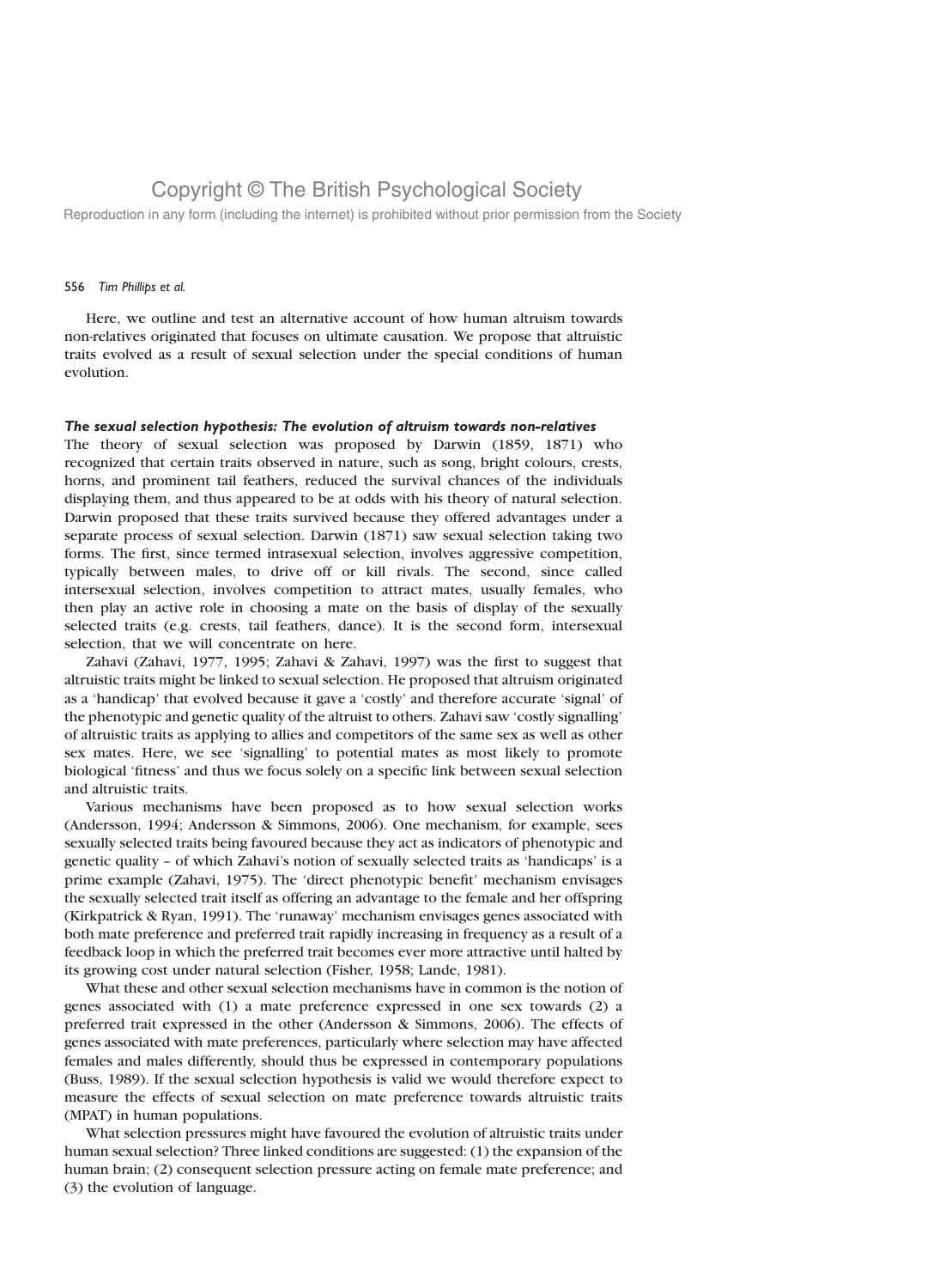Reproduction in any form (including the internet) is prohibited without prior permission from the Society

#### Altruism and sexual selection 557

Firstly, the increased size of the prenatal brain is likely to have led to 'premature' birth in relation to the human life-span to help mother and offspring survive (Portmann, 1990). A consequence is that human newborns are more helpless than those of other mammals and thus require an extended period of dependence on parental care. The energy cost of the expanding human brain has been seen as leading indirectly to the necessity for a high-quality diet (Aiello & Wheeler, 1995). This inference is supported by evidence that humans in modern Hunter–Gatherer societies consume far larger amounts of high-quality but difficult to extract resources, such as animal protein, than other primates (Gangestad, 2007).

Secondly, 'premature' birth and the increased cost of the human brain would have been likely to have led to selection pressures acting on hominid mothers to choose a mate willing, as well as, able to make a substantial and long-term parental investment. In such an environment displays of altruistic behaviour such as caring and generosity towards others and bravery and cooperation on behalf of a group could have acted as reliable and accurate cues for hominid females in selecting such mates. Thus strong selection pressures acting on female MPAT could have ensued with genes associated with both mate preference and preferred trait (i.e. altruism towards non-relatives) increasing in frequency as a result.

Each of the sexual selection mechanisms discussed above has relevance to these putative conditions. Under the 'direct phenotypic benefits' mechanism (Kirkpatrick & Ryan, 1991) a correlation between altruistic traits and a willingness and ability to provide continuing resources and protection to the female and her offspring could have favoured MPAT. Under the 'indicator' mechanism, mate preference towards 'signals' of individual quality associated with altruistic traits (Zahavi, 1977) could have been rewarded under these stringent conditions. Under the 'runaway' mechanism genes associated with MPAT could have increased in frequency with those related to altruistic traits until halted by the increasing cost of displays of altruistic traits under natural selection (Fisher, 1958; Lande, 1981).

Thirdly, the evolution of language and advanced cognition, is likely to have made hominid sexual selection a rigorous and sophisticated process. As a result of the development of language and intelligence 'sexual gossip' (Miller & Todd, 1998) could have become a prominent feature of life in ancestral populations. With 'sexual gossip' reported incidents of altruistic acts such as kindness or cooperation towards nonrelatives and bravery and cooperation in defence of a group could have been communicated on a widespread basis and over long time scales. Accurate evaluation of potential mates could have occurred and the quality of the reported altruistic behaviour could have been assessed with attempts at sham altruistic behaviour (i.e. showy displays that involve little sacrifice or risk) identified. A further important aspect of 'sexual gossip' is that displays of altruistic traits would not have needed to be confined to overtly mating contexts. Instead, 'sexual gossip' would have involved reports of altruistic behaviour in all contexts – including those where altruistic and cooperative action on behalf of a group took place. As a result, sexual selection could have delivered a substantial reproductive premium to a successful altruist even without the immediate stimulus of overt reproductive competition.

These three conditions are therefore likely to have resulted in selection pressures acting on female hominids to choose mates who displayed altruistic traits. As discussed above, these selection pressures in ancestral populations should be evidenced by genes associated with them being expressed differently in females and males in modern humans (Buss, 1989). One can therefore predict that evidence for a stronger female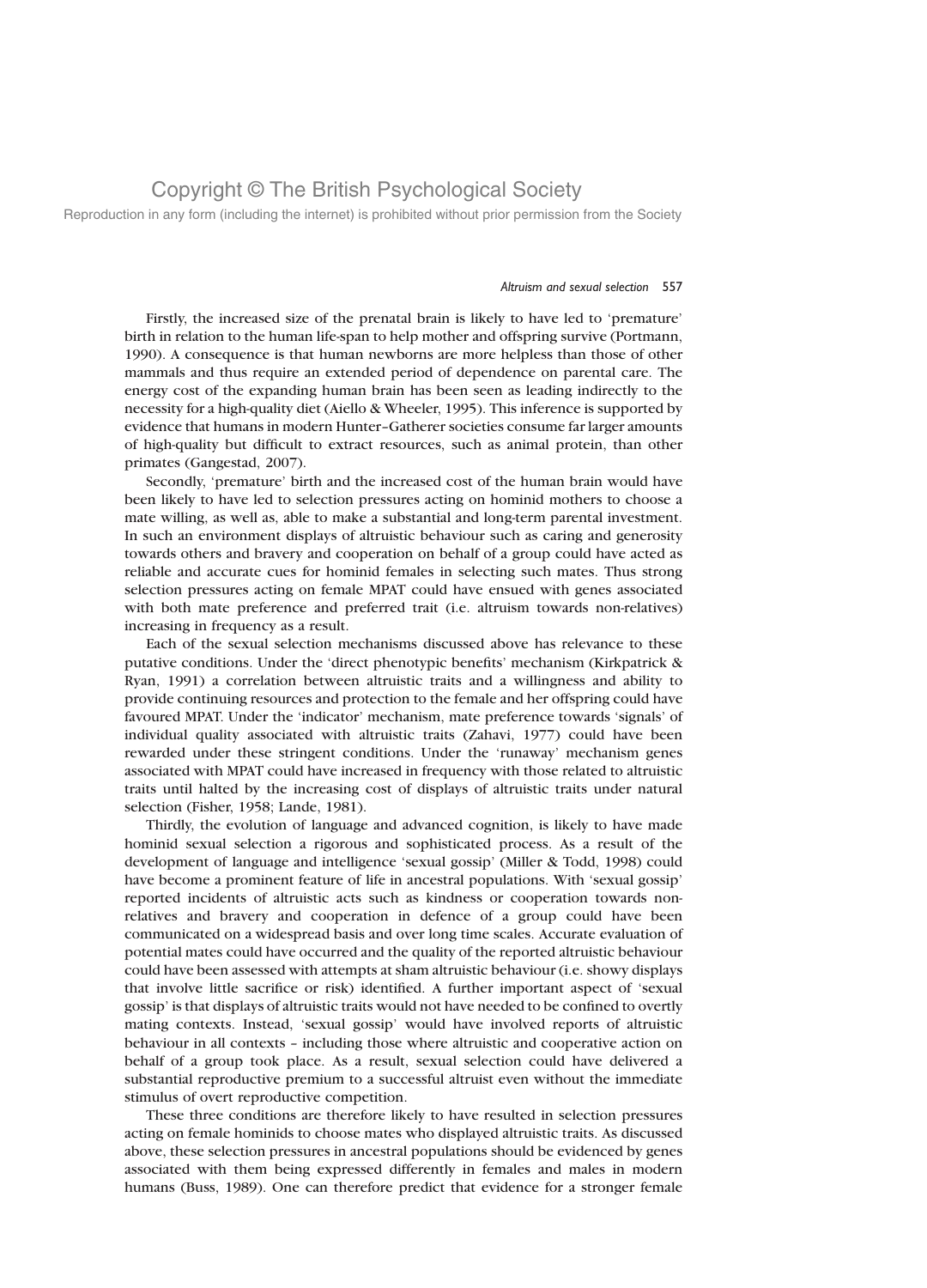Reproduction in any form (including the internet) is prohibited without prior permission from the Society

### 558 Tim Phillips et al.

MPAT should be present in a modern population and that one should expect to find a relationship between this mate preference and altruistic traits in modern mate choices. The challenge is therefore to measure these putative patterns in a modern population.

### Evidence of a link between sexual selection and altruism

What evidence is there that altruistic behaviour is linked to sexual selection in the environment in which humans evolved (i.e. Hunter/Gatherer societies)? Anthropological studies (Hawkes, 1991, 1993; Kaplan & Hill, 1985) have found that there is little relationship in modern Hunter/Gatherer societies between the amount of game acquired by Hunters and how much they and their families actually consume. Why then do successful Hunters pursue a less biologically 'fit' (and, by implication here, altruistic) strategy in consistently providing a disproportionately large supply of hunted meat to their groups of mostly non-relatives at greater cost and risk to themselves? It has been found that successful Hunters (and, by implication, here successful altruists) enjoy greater reproductive access to females (Hawkes, 1991; Hawkes, O'Connell, Hill, & Charnov, 1985; Hill & Hurtado, 1996; Hill & Kaplan, 1988; Kaplan & Hill, 1985; Smith, 2004) and their offspring enjoy higher survivorship rates (Hawkes, 1991; Hill & Kaplan, 1988; Hill & Hurtado, 1996; Kaplan & Hill, 1985). This evidence is thus consistent with sexual selection favouring the biological 'fitness' of successful altruists.

## Distinctiveness of this research

There is evidence that human mate choice favours characteristics similar to altruism. 'Considerate', 'honest', 'affectionate', 'dependable', 'kind', and 'understanding' were rated among the ten most valued characteristics in a mate (out of 76 characteristics), with females preferring these characteristics significantly more than males (Buss & Barnes, 1986). 'Kind and understanding' was ranked as the most desired characteristic in a cross-cultural study ( $N = 9,474$ ) (Buss et al., 1990). Females expressed significantly greater preference towards 'expressive' (i.e. 'affectionate, compassionate') mates (Howard, Blumstein, & Schwartz, 1987) while women were found to rate prosocial men as more attractive in another study ( Jensen-Campbell, Graziano, & West, 1995).

Here we define altruism as any act that increases the chances of survival or reproductive success of another individual at the expense of that of the altruist (Ridley & Dawkins, 1981). This definition differentiates it from the characteristics described above in that the altruist must incur a real or potential cost to biological fitness. This occurs in terms of personal risk or through diversion of time and effort to non-relatives that, in an evolutionarily appropriate context, would have reduced biological fitness. As such, this definition encompasses the construct of 'heroism', which was differentiated from 'altruism' in a comparable study (Kelly & Dunbar, 2001). In contrast, the characteristics described above need not incur this cost to biological fitness (i.e. reduction in the chances that genes associated with the behaviour will be represented in subsequent generations). The current research therefore makes a distinctive contribution to the literature but one based on a widely recognized definition of altruism.

## **Objectives**

Earlier we explained why selection pressures acting on MPAT in ancestral populations might be evidenced in modern humans. To explore this possibility, we developed a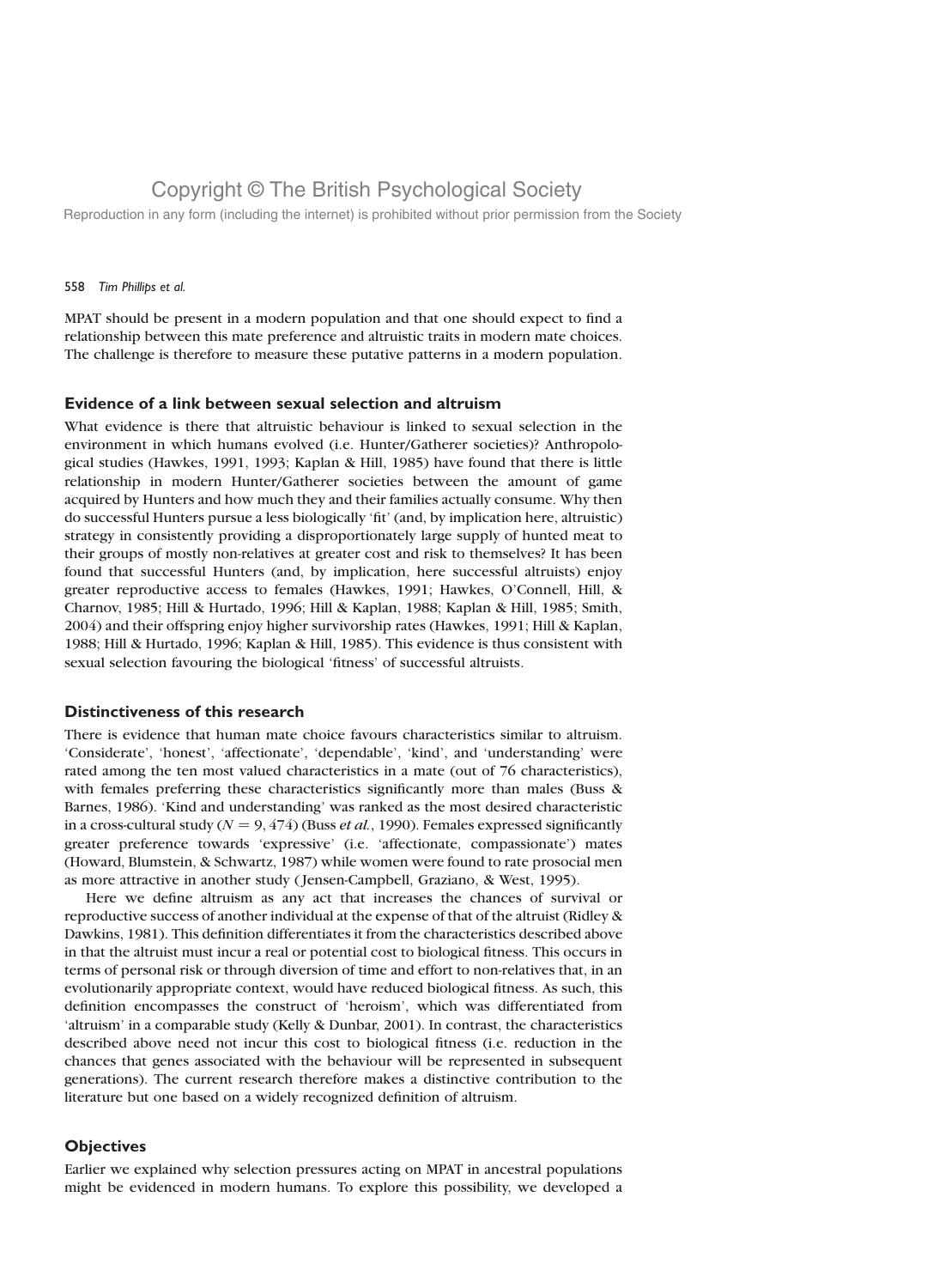Reproduction in any form (including the internet) is prohibited without prior permission from the Society

#### Altruism and sexual selection 559

psychometric scale - the MPAT scale - using a sample of students ( $N = 380$ ). We predicted that evidence of mate choice on the basis of altruistic traits would be found and this prediction was examined in a sample of spouses and partners ( $N = 170$  couples) in Study 2. We also predicted that stronger female MPAT (as measured by the MPAT scale) would be present in a modern population. This was assessed in Studies 1 ( $N = 380$ ), 2  $(N = 340)$ , and 3 ( $N = 398$ ), which contained samples of contrasting mean age.

## STUDY 1: DEVELOPMENT OF MATE PREFERENCE TOWARDS ALTRUISTIC TRAITS (MPAT) SCALE

This study was concerned with developing a psychometric scale to measure the MPAT scale, as no suitable existing scale was found. Initial data on the reliability (internal consistency and test–retest reliability) and validity are presented. Construct validity was tested by correlating responses to the MPAT scale with those towards psychometric scales that measure similar constructs (i.e. 'altruistic personality' and mate preference). A test of sex differences in response to the MPAT scale was also carried out.

## Methods

#### Sample

A sample of university students was used ( $N = 380; 49\%$  female) with a mean age of 19.4 years  $(\pm SE 0.065)$ .

### Procedure

A focus group of seven undergraduate and postgraduate students was convened to derive examples of altruistic behaviour in a potential mate. These examples were then refined through interviews with a further 14 participants. Fifty-one items were identified and these were administered to the sample. Participants were asked to rate the relative desirability of each item in someone with whom they would like to have a relationship (i.e. 'a future husband, wife, boyfriend, girlfriend') using a 5-point Likert-type scale (0–4) to reflect low through to high desirability.

To eliminate items that discriminated poorly between responses, the skewness of each item was measured by dividing the coefficient of skewness by its standard error and items with resulting values greater than two were discarded (cf. Ferguson & Cox, 1993). Items were also measured for kurtosis and those with values greater than two were also removed. In addition, items were assessed on grounds of whether they met the criterion of gender neutrality. The remaining items were subjected to principal components analysis (Kline, 1994). Internal consistency was assessed using Cronbach's coefficient alpha  $(\alpha)$  while the test/retest reliability of the new scale was measured over a 14–21 day period using a sample of university students  $(N = 52; 71\%)$  female: mean age = 19.6 ( $\pm$  *SE* 0.19) years).

#### **Measures**

The construct validity of the MPAT scale was assessed by correlating responses to it with those towards measures of mate preference and 'altruistic personality'. A scale designed to measure mate preferences towards 18 characteristics in a potential mate (e.g. 'good looks', 'good financial prospect') has been used widely in similar studies (e.g. Buss,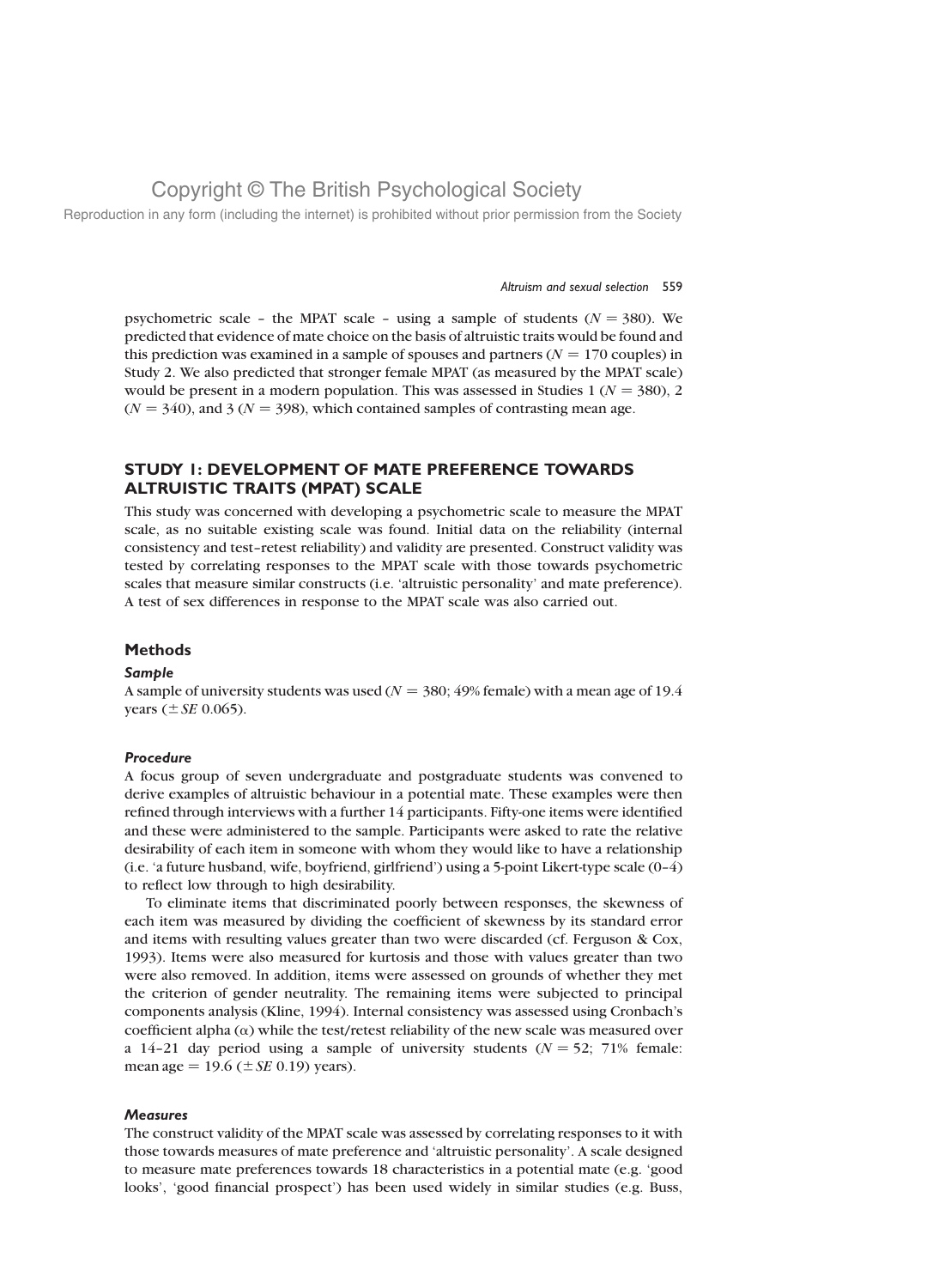Reproduction in any form (including the internet) is prohibited without prior permission from the Society

#### 560 Tim Phillips et al.

1989; Hill, 1945). Referred to here as the general mate preference (GMP) scale, it requests participants to rate the importance or desirability of the characteristics on a 4-point Likert-type scale and is employed in Studies 1–3. Its internal consistency, as measured by Cronbach's coefficient  $\alpha$ , was .72 in this study and .82 and .72, respectively in Studies 2 and 3. The Self-Report Altruism (SRA) scale (Rushton, Chrisjohn, & Fekken, 1981) was designed to measure the 'altruistic personality' of the participant and is employed in Studies 2 ( $\alpha = .82$ ) and 3( $\alpha = .81$ ).

## Results and discussion

Thirty-four items with unacceptable values of skewness and kurtosis were removed and one item was taken out on the grounds that it was thought insufficiently gender neutral. The remaining 16 items were then subjected to principle components analysis. While four factors with eigenvalues greater than 1.0 were identified (4.13, 1.41, 1.30, and 1.15), the scree plot indicated that a one – component solution was most appropriate

Items with communalities below 0.30 (Kline, 1998, p. 58) were removed and the analysis rerun. For the remaining nine items, the KMO measure of sampling adequacy (0.87) was excellent (Field, 2005) and the Bartlett's test of sphericity was significant  $(p < .001)$ , indicating that the data were factorable. Again, the scree test suggested a single factor model with only one eigenvalue greater than one (3.71) accounting for 41.22% of the variance. The component matrix of the resulting nine items that formed the MPAT scale is shown in Table 1.

| Items                                                                   | Loadings |
|-------------------------------------------------------------------------|----------|
| Volunteered to help out in a local hospital                             | 0.739    |
| Volunteered to help without pay on a week's holiday for disabled people | 0.720    |
| Regularly helps an elderly neighbour                                    | 0.682    |
| Ran the London Marathon to raise money for a good cause                 | 0.642    |
| Once dived into a river to save someone from drowning                   | 0.632    |
| Donates blood regularly                                                 | 0.613    |
| Climbed a tree to rescue a neighbour's cat                              | 0.591    |
| Once cared for a stray dog injured by a car                             | 0.591    |
| Helped clear people away from a suspect package found in an airport     | 0.543    |

**Table 1.** Principle components analysis: matrix of items of MPAT scale ( $N = 373$ )

## Reliability and validity analyses

The coefficient  $\alpha$ s of the MPAT scale were .82, .84, and .83 in Studies 1-3, respectively, well exceeding the minimum level considered necessary in each case (Oppenheim, 1992; Loewenthal, 1996) while the MPAT scale's test/retest reliability demonstrated that the scale was temporally stable ( $r_{50} = .76$ ,  $p < .01$ ). Support for the construct validity of the new scale was provided by the positive significant correlations found between responses to it and those towards established measures of mate preference and altruistic traits in the studies where they were used (see Table 2). We also present values where the correlations were corrected for unreliability, showing in all cases larger coefficients, thus reinforcing the construct validity found (see Table 2).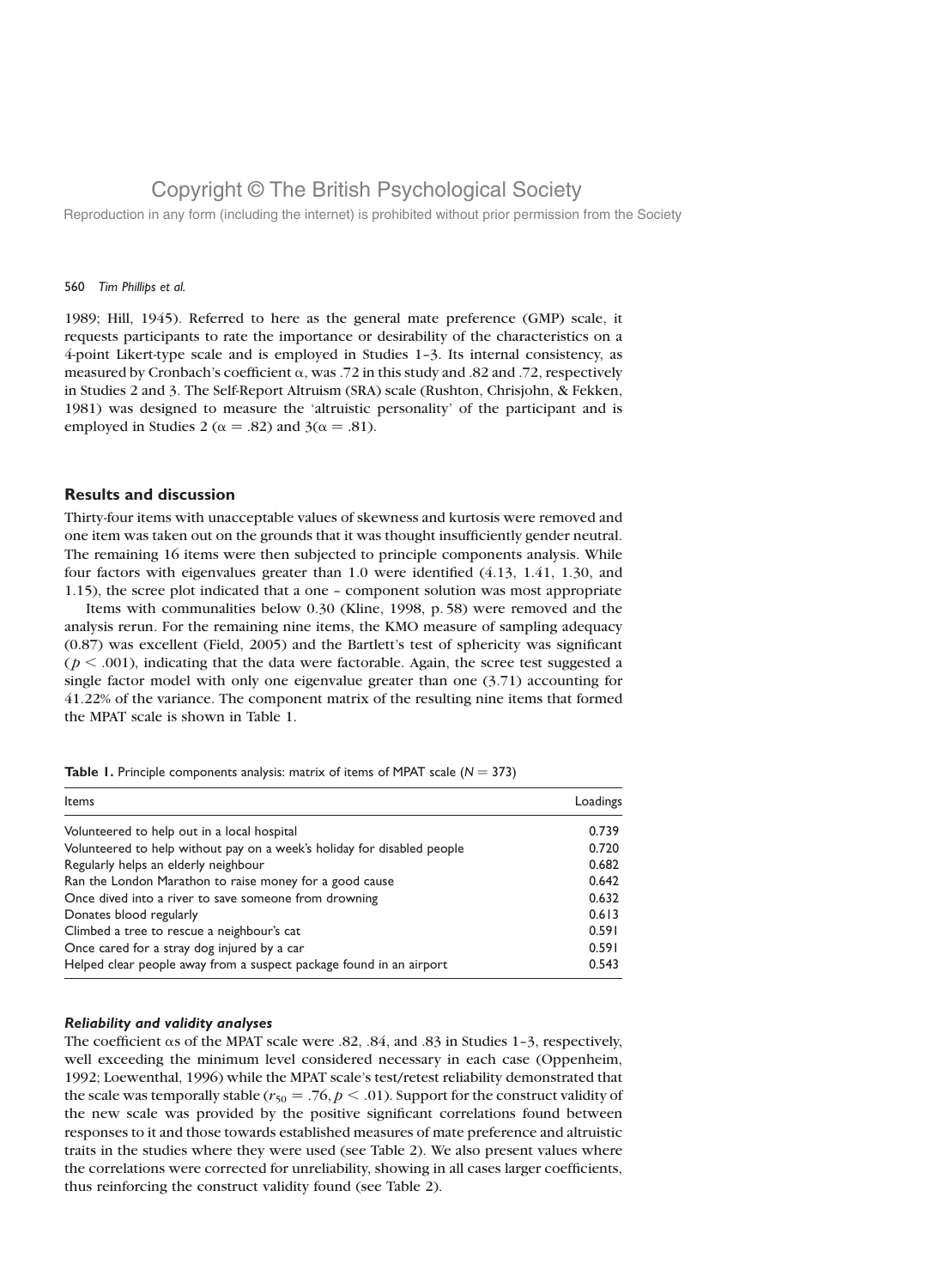|                 | Table 2. Construct validity of MPAT | scale in Studies 1-3 |                                                        |                                    |                                                        |                                    |
|-----------------|-------------------------------------|----------------------|--------------------------------------------------------|------------------------------------|--------------------------------------------------------|------------------------------------|
|                 | N – Apris                           | $= 380$              | Study 2 ( $N = 170$ couples)                           |                                    | Study 3 ( $N = 398$ )                                  |                                    |
| Scales          | Uncorrected                         | Corrected            | Jncorrected                                            | Corrected                          | Uncorrected                                            | Corrected                          |
| 운<br>GMP<br>SRA | $r_{343} = .11, p = .052$           | $r_{343} = .14$      | $r_{326} = .17, p = .002$<br>$r_{298} = .36, p < .001$ | $r_{298} = .43$<br>$r_{326} = .21$ | $r_{377} = .35, p < .001$<br>$r_{390} = .16, p = .002$ | $r_{377} = .45$<br>$F_{390} = .19$ |
|                 |                                     |                      |                                                        |                                    |                                                        |                                    |

Note. GMP, general mate preference scale; SRA, self-report altruism scale.

raw correlation coefficients, Corrected coefficients

 $=$  corrected for degree of unreliability in each measure.

Uncorrected coefficients

Copyright © The British Psychological Society Reproduction in any form (including the internet) is prohibited without prior permission from the Society

Table 2. Construct validity of MPAT scale in Studies 1-3

Altruism and sexual selection 561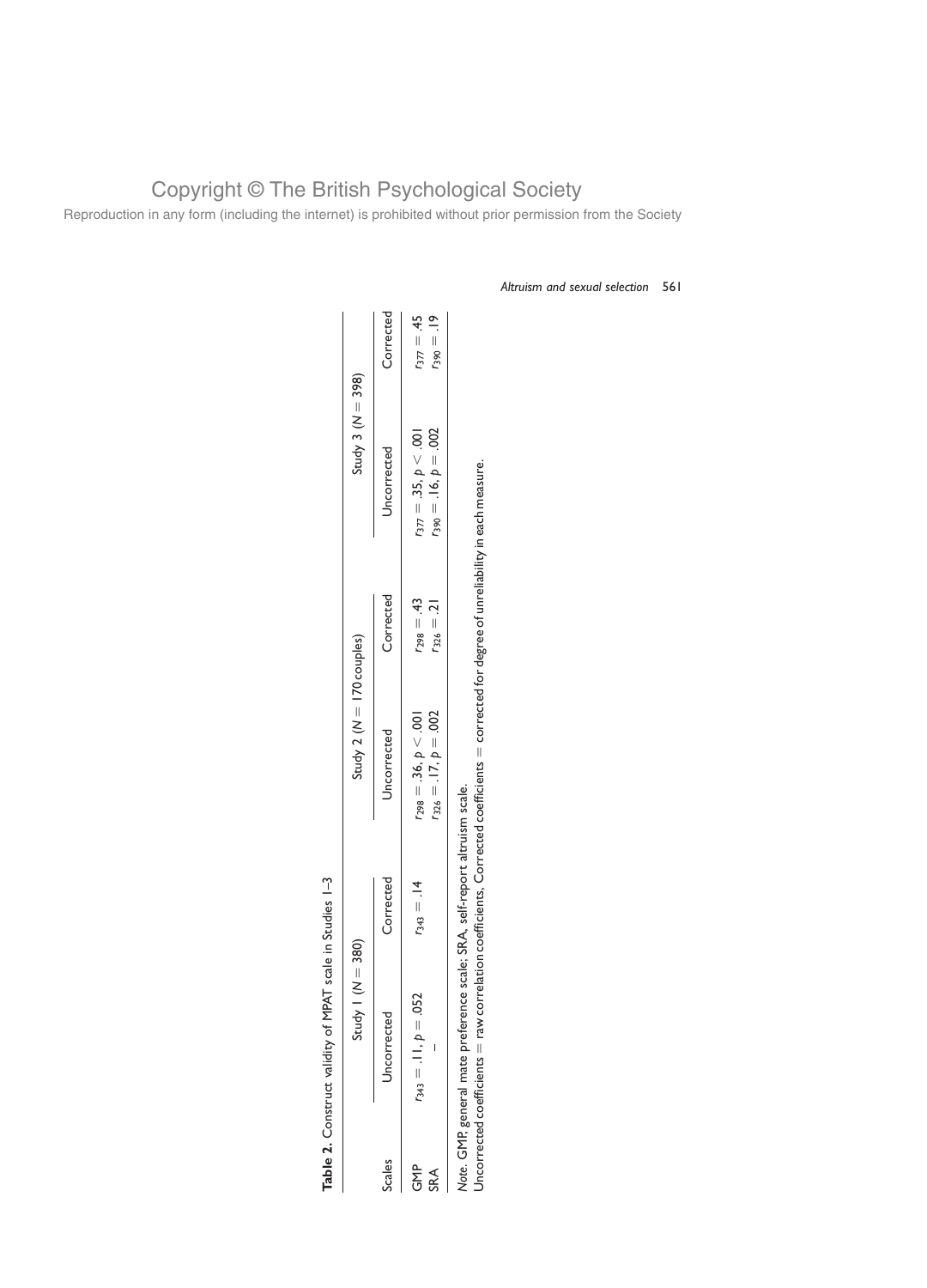Reproduction in any form (including the internet) is prohibited without prior permission from the Society

#### 562 Tim Phillips et al.

### Sex differences in response to MPAT scale

A stronger female response was found to the MPAT scale (mean female score = 23.81;  $\pm$ SE 0.305, mean male score = 22.51;  $\pm$  SE 0.312). This sex difference was significant  $(t_{366} = 2.99, p = .003; \text{ Cohen's } d = 0.31)$ , a finding consistent with the proposed hypothesis.

## STUDY 2: MATE CHOICE ON THE BASIS OF ALTRUISTIC TRAITS

The objective of this study was to test whether mate choice on the basis of altruistic traits is present in a sample of couples, a process consistent with sexual selection acting on them. A sample of participants who had already made a choice of long-term mate (i.e. husbands, wives or partners in long-term relationships) was obtained and the MPAT of one spouse (as measured by the MPAT scale) correlated with a measure of 'altruistic personality' in the other (Rushton et al., 1981). A test of whether mate choice on the basis of altruistic traits was present was thus provided. A test of sex differences in responses to the MPAT scale was also carried out.

Altruism is an aspect of human behaviour that is likely to be heavily influenced by social norms and there is thus a danger that the resulting self-report data might reflect what is considered culturally acceptable or socially desirable rather than be the accurate and 'true' responses of the participants themselves. Fortunately, this problem has long been recognized by practitioners in the field and can be statistically controlled for by using a social desirability (SD) scale (Crowne & Marlowe, 1964), although this is not a foolproof method (Piedmont, McCrae, Riemann, & Angleitner, 2000).

Another possible confounding variable is that the responses of spouses might have become more alike as a result of their living in close proximity for much of their lives – rather than reflecting what determined their original mate choice. An ideal solution to this problem would have been to conduct the study at the time when the mate choice was made but, as this was not practicable, participants were asked to report the length of their relationship so that the effect of this variable on responses could be measured.

Finally, human mating decisions typically involve mutual choice and so there will be an inevitable degree of non-independence between the choices of spouses. This raises the statistical problem of pseudo-replication whereby data are double-counted, thus falsely inflating the value of N. To address this problem, the sample was also divided into two subsamples – firstly, in which female MPAT scores were correlated with male SRA scores and, secondly, male MPAT scores with female SRA scores. In Study 2 the following prediction was tested:

Prediction 1: That MPAT in one spouse/partner, as measured by the MPAT scale, will correlate significantly with a measure of 'altruistic personality' in the spouse/partner chosen, after the effects of SD, pseudo-replication and the length of relationship have been taken into account.

### **Methods**

### Sample

A sample of participants who reported themselves as being married or in long-term relationships was used ( $N = 340$ ), having a mean age of 57.9 ( $\pm$  SE 0.69) years.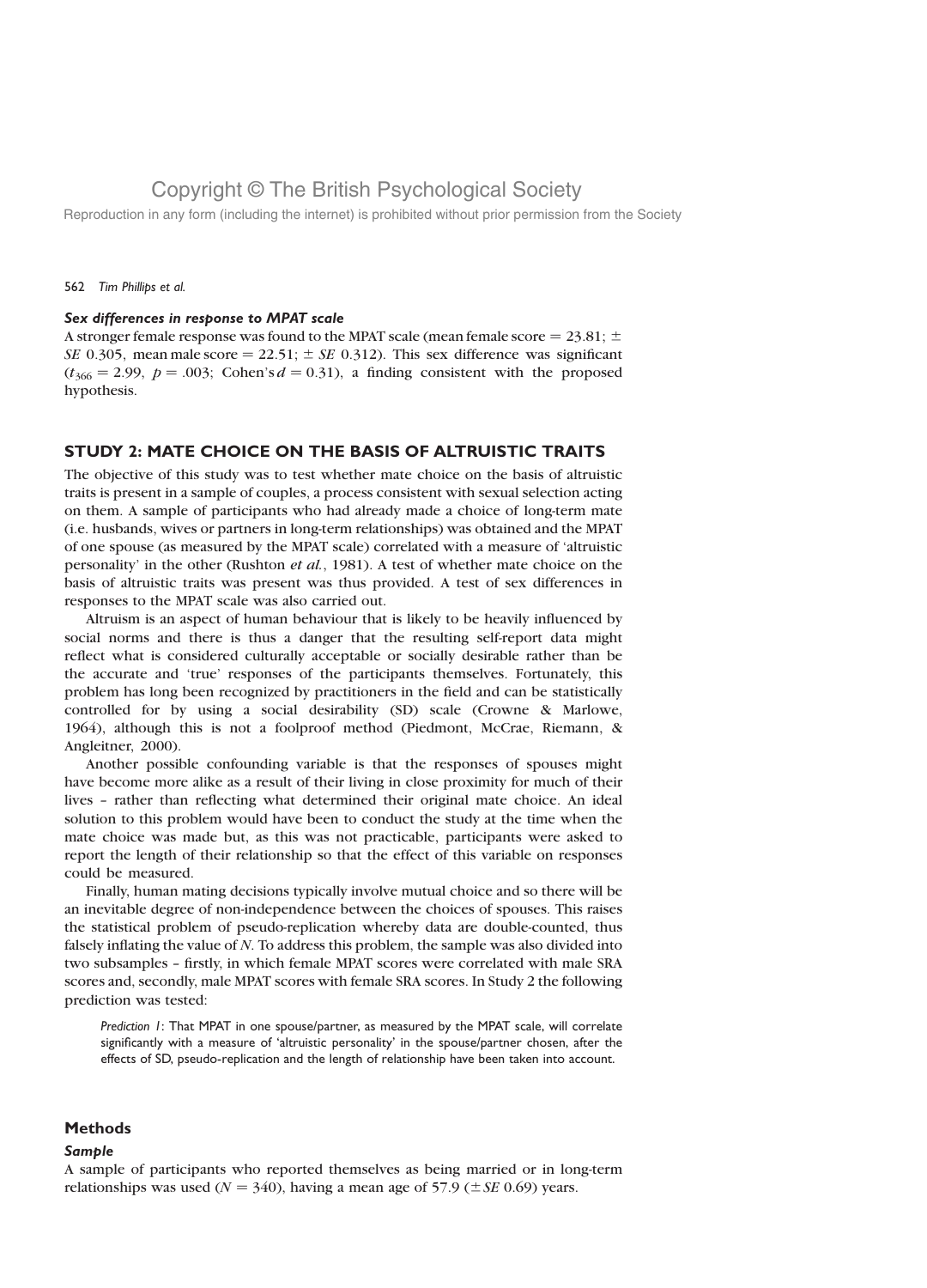Reproduction in any form (including the internet) is prohibited without prior permission from the Society

#### Altruism and sexual selection 563

### Procedure

To ensure that participants were blind to the prediction being tested, the nine items of the MPAT scale were included at random with the 18 items of the GMP scale under the heading 'mate preferences'. Participants were informed that it was a study of the characteristics they found attractive in a potential mate and asked to rate each item on the basis of its desirability on a 5-point Likert-type scale. Altruistic traits were not mentioned. The questionnaire also included a measure of self-reported altruism under the heading 'self-assessment' to disguise its purpose and a measure of SD responding under the heading 'personal attitudes and traits'. A page requesting personal details including gender, age, marital status and length of relationship was also included.

The questionnaire was administered to participants attending sessions organized by the Twin Research and Genetic Epidemiology Unit, based at St Thomas's Hospital, London, UK, where a range of other unrelated scientific studies were also carried out. In cases where participants indicated that they had a current spouse or partner they were handed two questionnaires – one to complete themselves at the time and one to take home to their spouse or partner for that person to complete and return by Freepost. In the vast majority of cases participants who attended the sessions completed the questionnaire there and then. They were urged verbally and in writing not to try to influence the responses of their spouses/partners when these subsequently completed the questionnaire.

### **Measures**

#### Self-report altruism (SRA)

The SRA scale (Rushton et al., 1981) was employed which requests participants to rate the frequency with which they have performed 20 altruistic acts (i.e. never, once, more than once, very often). Minor changes were made to reflect the different culture and time in which the scale was to be used (e.g. 'photocopier' was substituted for 'Xerox machine', 'lift' for 'elevator'). The coefficient  $\alpha$  in this study was .82.

#### Social desirability (SD)

The Marlowe–Crowne SD scale (Crowne & Marlowe, 1964) was employed which presents participants with a list of 33 culturally acceptable but probably untrue statements (e.g. 'I am always courteous, even to people who are disagreeable') in a true/false format. Thus the extent to which participants favoured socially desirable, but probably incorrect statements of their true response were measured. Responses to the SD scale could thus be used to control for any effects of SD on the correlation between MPAT and SRA scale scores. The coefficient  $\alpha$  in this study was .82.

Mate preference towards altruistic traits (MPAT) and the general mate preference (GMP) scale MPAT and GMP were employed using the same scales described in Study 1. In this study the coefficient  $\alpha$  was .84 for the MPAT and .82 for the GMP scale.

## Data analysis

Prediction 1 was initially tested by examining correlations between one spouse/partner's response to the MPAT scale and the other's response to the SRA scale while controlling for SD and length of relationship. To guard against potential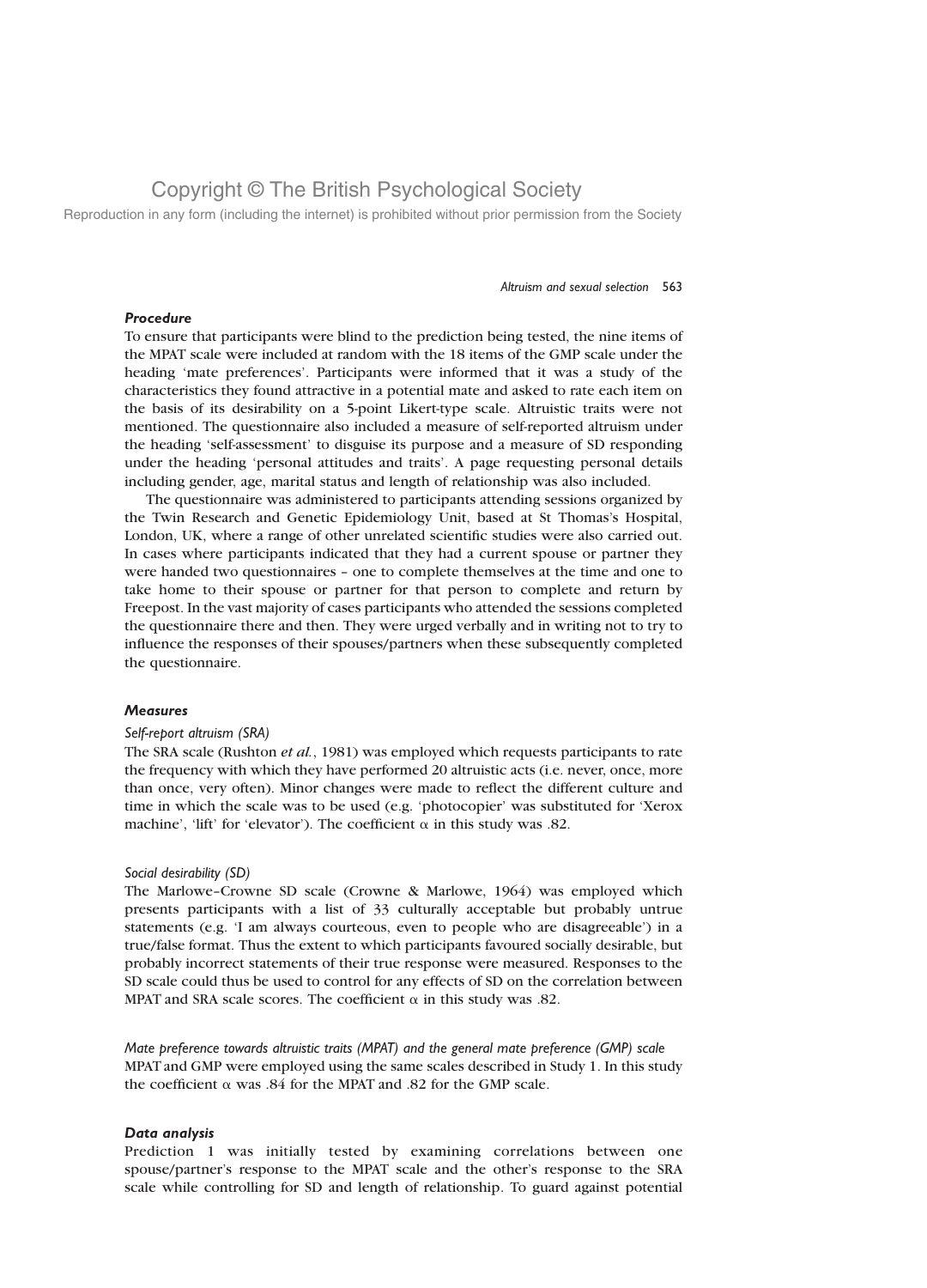Reproduction in any form (including the internet) is prohibited without prior permission from the Society

#### 564 Tim Phillips et al.

pseudo-replication effects separate analyses of the association between (1) female MPAT and male SRA and (2) male MPAT and female SRA scale scores were conducted. Length of relationship was also controlled for in these two subsamples. To provide an additional perspective, moderated regression analysis was also employed to explore whether there were any effects of relationships of varying length in these two subsamples. The method was based on procedures outlined by Aiken and West (1991).

Finally, sex differences in response to the MPAT scale were examined. The effect size of the sex difference in response to the MPAT scale in Study 1 was used  $(d = 0.31)$  to estimate the minimum sample size required here to achieve power of  $0.80$  with a p value of .05 (two-tailed) (Cohen, 1992). Using ZUMASTAT ( Jaccard, 2006) this was found to be 158 females and 158 males. As the numbers of female and male participants were  $N = 168$  and  $N = 170$ , respectively the sample size obtained was adequate. Analysis of covariance (ANCOVA), using SRA and SD scores as covariates, was employed to explore whether a stronger female MPAT was present.

Occasionally participants failed to respond to a particular item. Substitution of missing items with the mean score of that participant for all other items in response to the scale is one solution to the loss in statistical power (Oppenheim, 1992, pp. 279–281) and has been employed elsewhere (e.g. Moore, Cassidy, Smith, & Perrett, 2006; Rushton & Bons, 2005). Mean substitution was used sparingly (i.e. where no more than one item was missing in the MPAT scale, no more than two items in the 20-item SRA scale and no more than three items in the 33-item SD scale).

## Results and discussion

Of those who attended the sessions over two-thirds (69%) reported that they had spouses or long-term partners and had spouses/partners who subsequently returned the completed and returned questionnaire.

#### Correlation between MPAT and SRA scale responses in partners

The correlation between the scores of one spouse/partner in response to the MPAT scale and the other in response to the SRA scale and vice versa was found to be significant ( $r_{324} = .18$ ,  $p = .001$ ). When length of relationship was controlled for the correlation remained significant ( $r_{293} = .16$ ,  $p = .006$ ), as it did when SD was controlled for  $(r_{305} = .15, p = .008)$ .

When the two subsamples (i.e. female MPAT–male SRA scores and male MPAT– female SRA scores) were examined a significant set of correlations were obtained (i.e.  $r_{163} = .20$ ,  $p = .011$  and  $r_{161} = .16$ ,  $p = .045$ , respectively). These two correlation coefficients were not significantly different from each other ( $z = 0.36$ ,  $p = .71$ ). When length of relationship was fitted as a covariate the first order partial correlations between MPAT and SRA scale scores were found to be significant and the same in both subsamples ( $r_{150} = .17$ ,  $p < .05$ ). Prediction 1 was thus supported.

Moderated regression analyses were then used to examine in further detail whether length of relationship moderated the association between MPAT and SRA scale scores. MPAT scale scores acted as the dependent variable and SRA scale scores and length of relationship were entered at Step 1 and their cross-product term at Step 2. All predictor variables were centred prior to the analyses (Aiken & West, 1991).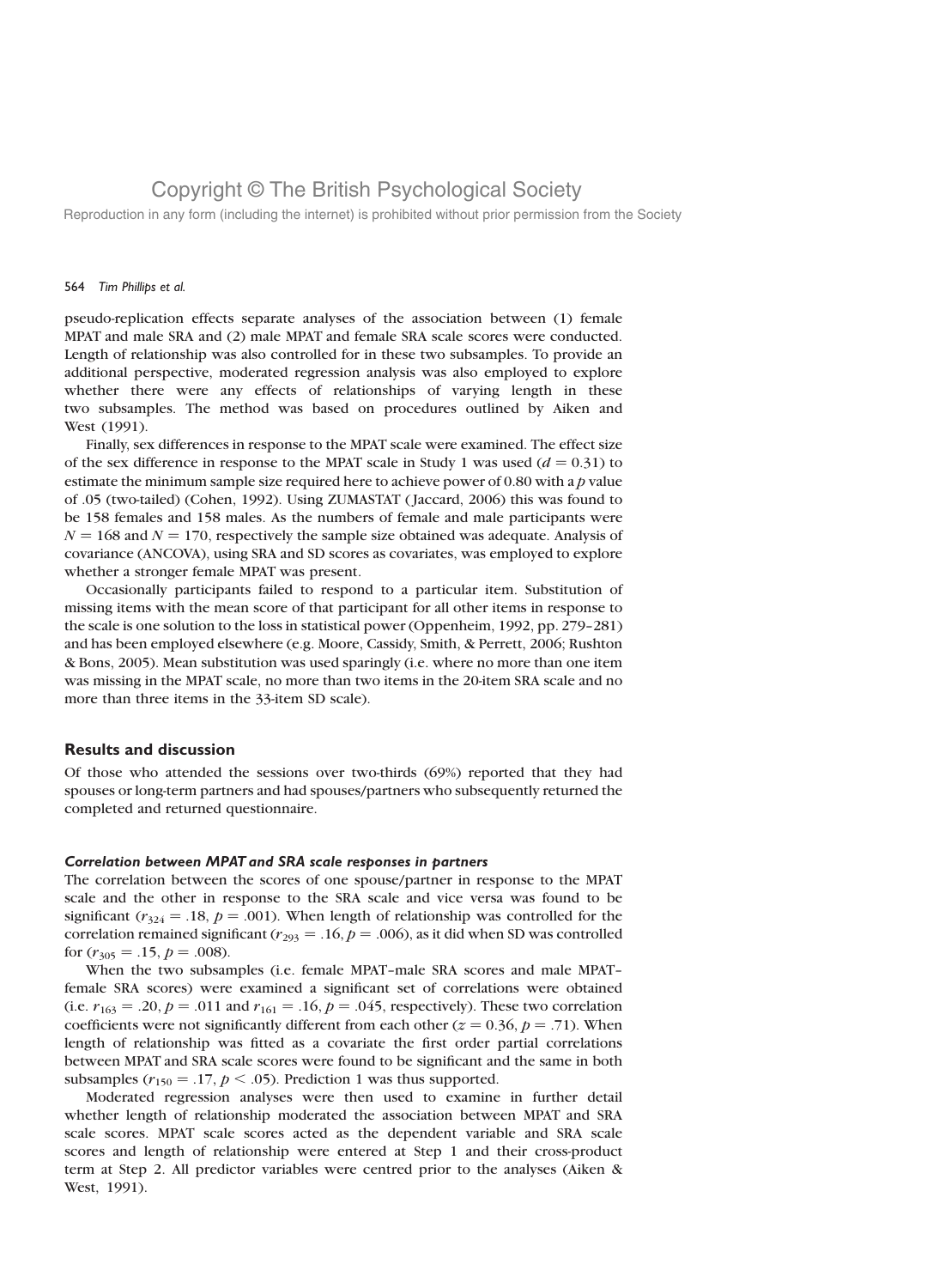Reproduction in any form (including the internet) is prohibited without prior permission from the Society

#### Altruism and sexual selection 565

The male MPAT and female SRA analysis displayed no significant effects at any stage in relationship length. No significant effects were found at either Step 1 or 2 (Step 1:  $p = .11$ ; Step 2:  $p = .12$ ). At Step 1, the MPAT–SRA association was significant ( $\beta = 0.17$ ,  $p = .037$ , but the effect of relationship length was not, or was the MPAT–SRA relationship moderated by relationship length ( $\Delta R^2 = .009$ ,  $p = .23$ ,  $\beta = 0.09$ ,  $p = .23$ ).

In the other analysis a rather different picture emerged (see Figure 1). The association between female MPAT and male SRA scale scores indicated significant effects at Step 1 ( $R^2 = .41$ ,  $p = .043$ ), showing that female MPAT and male SRA scale scores were significantly associated ( $\beta = 0.17$ ,  $p = .041$ ) but with no association for relationship length ( $\beta = 0.08$ ,  $p = .31$ ). Importantly the interaction term added significantly to the equation ( $\Delta R^2 = .04$ ,  $p = .014$ ,  $\beta = 0.20$ ,  $p = .014$ ). Simple slope analysis ( Jaccard, 2006) showed that the MPAT–SRA association was non-significant for both low levels (-1 SD) of relationship length ( $t_{149} = 0.55$ ,  $p = .58$ ,  $B = -0.39$ ) and moderate levels of relationship length ( $t_{149} = 1.7$ ,  $p = .10$ ,  $B = 0.47$ ). However, the MPAT-SRA association was significant for high (+1 SD) levels of relationship length  $(t_{149} = 3.2, p = .0016, B = 0.60).$ 

These various analyses demonstrated that the greater the preference for altruistic traits in a mate the greater the 'altruistic personality' self-reported by the spouse/partner actually chosen. The possibility that these significant associations could be explained by the influence of length of relationship was not supported by moderated regression analysis in one analysis and only partly supported in the other. We conclude that, overall, there are good grounds for seeing evidence consistent with mate choice on the basis of altruistic traits in these results.

#### Sex differences in responses to MPAT scale

The mean female score in response to the MPAT scale was 23.31 ( $\pm$  SE 0.462) and the male score was 20.49 ( $\pm$  SE 0.487). The ANCOVA demonstrated that sex had exerted



Figure 1. Interaction of responses to SRA scale and length of relationship on MPAT scale: female MPAT–male SRA analysis.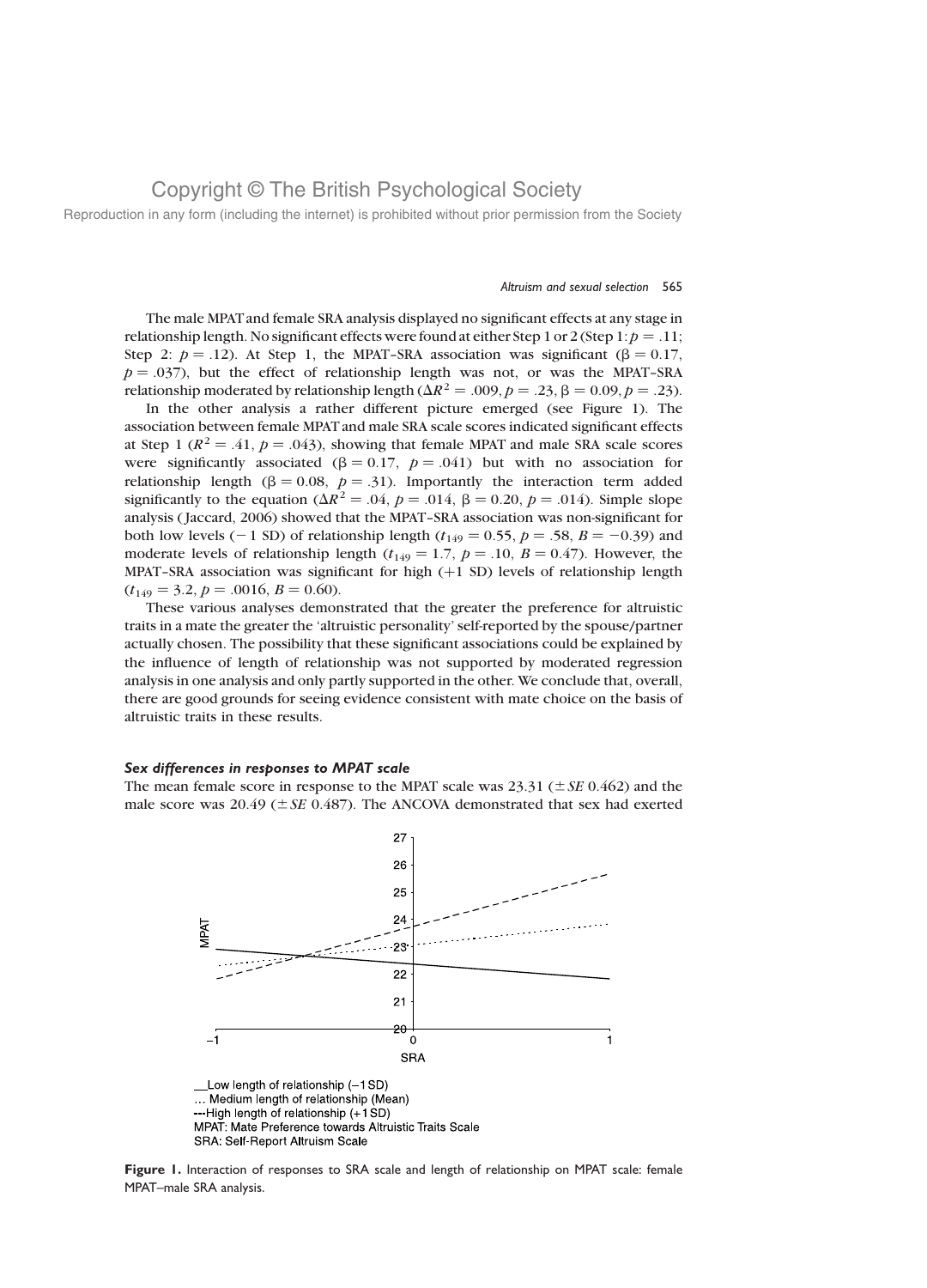Reproduction in any form (including the internet) is prohibited without prior permission from the Society

### 566 Tim Phillips et al.

a significant effect on responses to the MPAT scale (Cohen's  $d = 0.46$ ) (see Table 3). Thus where the effects of 'altruistic personality' and SD were controlled for, females still expressed a significantly stronger mate preference towards altruistic mates in line with the proposed hypothesis.

|  |  |  |  |  |  | Table 3. ANCOVA of sex differences in response to MPAT scale (Study 2) |  |  |  |  |  |
|--|--|--|--|--|--|------------------------------------------------------------------------|--|--|--|--|--|
|--|--|--|--|--|--|------------------------------------------------------------------------|--|--|--|--|--|

| Term      | F(df)          |         |  |
|-----------|----------------|---------|--|
| SRA*      | 10.724(1, 323) | 100.    |  |
| <b>SD</b> | 0.146(1,317)   | .703    |  |
| $Sex*$    | 17.835 (1,323) | < 0.001 |  |

Note. SRA, self-report altruism scale; SD, social desirability scale. \*Indicates terms in minimum adequate model.

## STUDY 3: SEX DIFFERENCES IN MATE PREFERENCE

The sex difference in response to the MPAT scale reported in Study 2 was, however, found in a sample with a mean age of 57.9 years. In the evolutionary scenario proposed above the mean age at which such mate preferences would have been expressed is likely to have been far lower, given probable life expectancies in ancestral populations compared with those in a modern industrial society. The sample used in Study 1, although of more suitable mean age (19.4 years), did not include the SRA or SD scales and was not designed primarily to evaluate sex differences in response. It was therefore essential that we employed an appropriately aged sample to evaluate sex differences in MPAT that could also allow for the possibility that the participant's own 'altruistic personality' or tendency to give a socially desirable response might account for any stronger female response. In Study 3 the following prediction was therefore tested:

Prediction 2: A significantly stronger female MPAT, as measured by the MPAT scale, will be found in a sample whose mean age is likely to reflect that of the proposed evolutionary scenario, after the effects of 'altruistic personality' and SD have been taken into account.

### **Methods**

### Sample

In Study 3 a sample of mostly university students was used ( $N = 398$ ; 47% female) with a mean age of 19.4 years ( $\pm$  SE 0.10). Given the need for a minimum sample size of 158 females and males discussed above, the obtained sample size of  $N = 187$  females and  $N = 211$  males was seen as satisfactory.

### Procedure

A similar questionnaire to that employed in Study 2 was administered to a sample of mostly university students, with participants again being blind to the prediction tested. An ANCOVA model was used with MPAT scores ( $\alpha = .83$ ) as the dependent variable, sex as the fixed factor and SRA and SD scores as covariates. The coefficient as in this study for the SRA, SD, and GMP scales were .81, .74, and .72, respectively. As the standardized residuals were not normally distributed the MPAT scale data were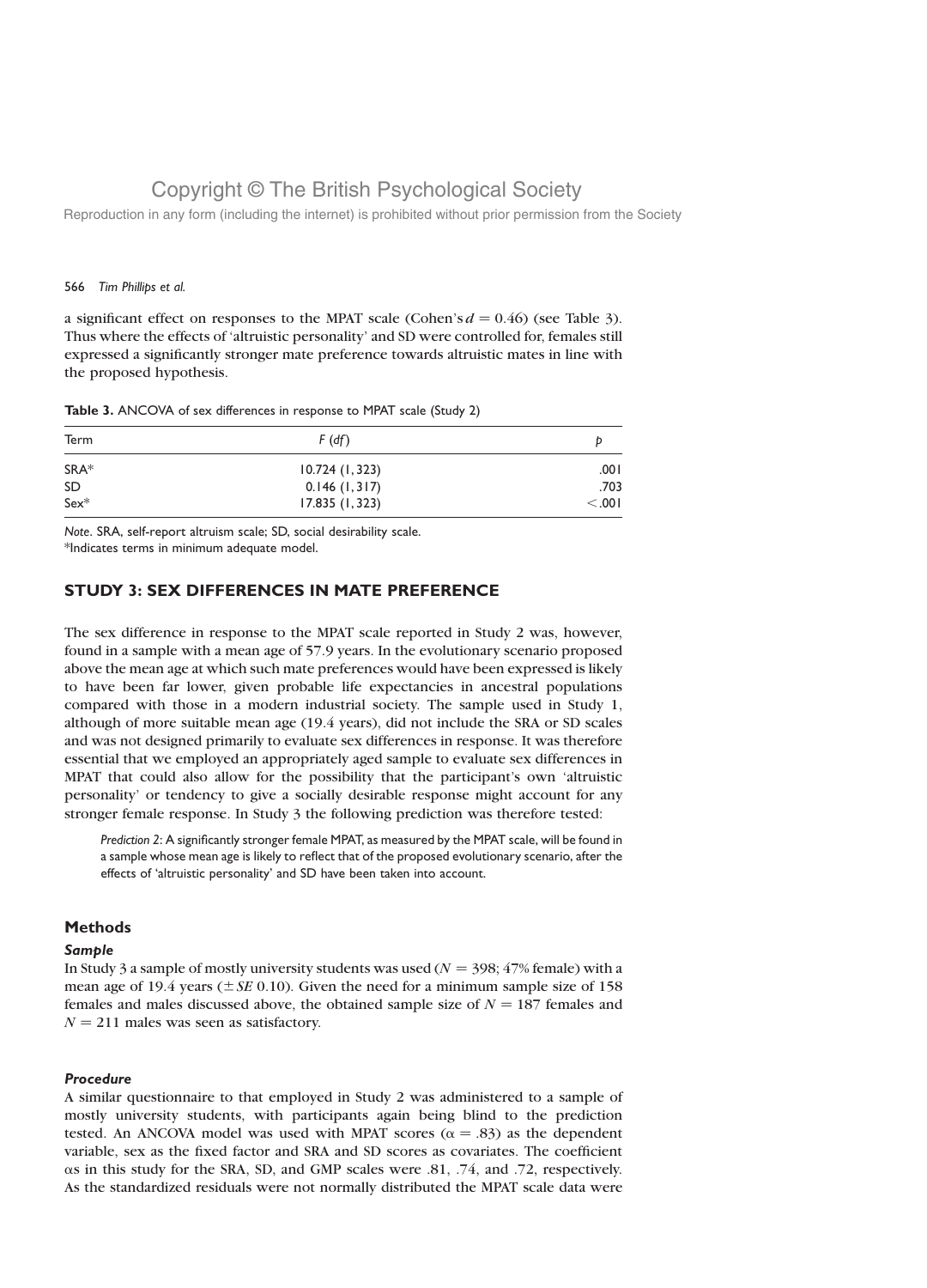Reproduction in any form (including the internet) is prohibited without prior permission from the Society

#### Altruism and sexual selection 567

transformed by squaring and the ANCOVA rerun. Homogeneity of variances and normality of residuals were found to be satisfactory throughout. All possible two-way interactions were fitted and these terms systematically removed, starting with the least significant interaction until only significant terms remained in a 'minimum adequate' model.

### **Results**

### Sex differences

The average female response to the MPAT scale was  $21.24 (\pm SE 0.384)$  and the male score 20.04 ( $\pm$  SE 0.332). The ANCOVA revealed a significant sex difference in response (see Table 4) although the effect size was small (Cohen's  $d = 0.24$ ) (Cohen, 1992). This result could not be explained solely by the effect of 'altruistic personality' or SD and so Prediction 2 was supported.

| Term      | F(df)          |        |  |
|-----------|----------------|--------|--|
| SRA*      | 10.481(1, 387) | .001   |  |
| <b>SD</b> | 2.541(1,380)   | .112   |  |
| $Sex^*$   | 6.547(1, 387)  | .0 I I |  |

Table 4. ANCOVA of sex differences in response to MPAT scale (Study 3)

Note. SRA, self-report altruism scale; SD, social desirability scale. \*Indicates terms in minimum adequate model.

## GENERAL DISCUSSION

In this research we present two lines of evidence to explore the hypothesis that human altruistic traits evolved as a result of sexual selection. Firstly, degree of MPAT was found to correlate significantly with degree of 'altruistic personality' in the spouse/partner chosen. This evidence is consistent with a condition necessary for sexual selection to take place – mate choice on the basis of altruistic traits. Secondly, we present evidence of stronger female MPAT, which is in line with what is predicted by the evolutionary scenario outlined in the introduction. Female participants responded significantly more positively to the MPAT scale across the three studies employed ( $N = 1, 118$ ). In two of these (2 and 3), which included samples of contrasting mean age, participants' own 'altruistic personality' and SD were included in the study design but were not found to account for the stronger female mate preference found.

Why are these results important? Firstly, the sexual selection hypothesis offers an alternative and largely unexplored approach to solving the major puzzle of altruism towards non-relatives, at least with regard to humans. Secondly, sexual selection has been seen as playing an important role in human evolution, leading to the development of many distinctively human traits (Darwin, 1871; Miller, 2000). Such speculation is, however, not always easy to test empirically. Here, we provide evidence that one distinctive human trait – altruism towards non-relatives – was sexually selected.

The interpretation made here of a link between altruism and sexual selection can be challenged on four possible grounds – (1) a sociocultural account of these results offers a more plausible explanation, (2) the sexual selection hypothesis apparently fails to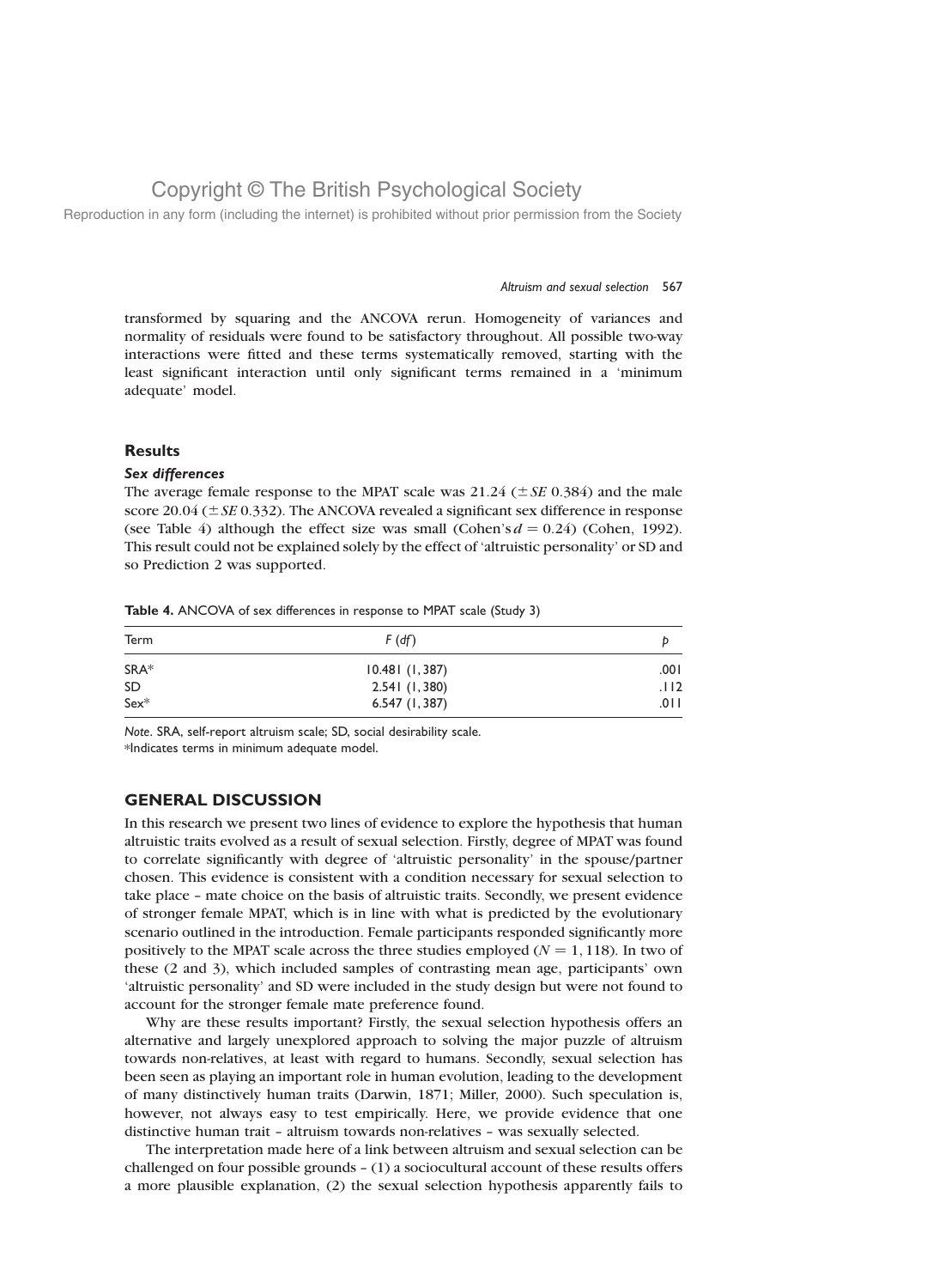Reproduction in any form (including the internet) is prohibited without prior permission from the Society

### 568 Tim Phillips et al.

account for examples of female altruistic behaviour, of which there is abundant evidence (Becker & Eagly, 2004), (3) the data may be inaccurate as they are selfreported, and (4) the effect size of the sex difference in mate preference in the sample of participants of reproductive age was of small magnitude (Cohen, 1992).

Firstly, altruistic behaviour in many societies is influenced strongly by social norms and is often prescribed on grounds of gender. For example, in Eagly and Crowley's (1986) 'social role theory of gender' females are seen as typically displaying 'nurturant and caring' and males 'heroic and chivalrous' 'helping behaviour'. If participants were influenced by these social norms when responding to the MPAT scale then any association with perceived female or male roles could have skewed responses and possibly led to the results found. However, re-examination of the nine items of the MPAT scale in terms of whether they imply the sex roles proposed by Eagly and Crowley (1986) suggests an approximately equal balance between perceived 'female' and 'male' roles in 'helping behaviour'. Thus the overall effect of the MPAT scale is seen as broadly gender-neutral and unlikely to have skewed responses sufficient to produce the consistently stronger female response.

Another sociocultural interpretation of these results could be based on the 'structural powerlessness' model (e.g. Moore et al., 2006; Wallen, 1989) whereby females are seen as having relatively limited access to power and resources in society. In such an environment signs of a willingness to share power and resources, as evidenced by altruistic behaviour in a mate, might account for the stronger female MPAT found. This interpretation could be the subject of further study to test whether females with greater access to power and resources display a correspondingly lower MPAT.

Secondly, sexually selected traits are typically displayed in one sex but are absent or in a truncated form in the other (Darwin, 1871). It has been proposed that this pattern is related to the relative level of parental investment that each sex makes in its own offspring (Trivers, 1972, 1985). The sex making the larger parental investment (usually females) has, as a consequence, a limit imposed on the number of offspring each can successfully raise in a lifetime. In contrast, for the sex making the smaller parental investment, the level of reproductive success each can potentially enjoy is much higher, leading to more intense reproductive competition between them. Consequently males more usually display traits associated with intersexual selection. This theory is supported in species where the usual male/female sex roles are reversed (Trivers, 1972, 1985) and where it is females who display traits associated with intersexual selection. Importantly, in species where each sex makes a similar level of parental investment, both sexes have been shown to display sexually selected traits ( Jones & Hunter, 1993).

The scenario outlined in the introduction suggests a growing level of parental investment being required by both sexes in human evolution. Although females in the modern world are often seen as the sex that makes the heavier parental investment (Buss & Schmitt, 1993), human males still typically make a larger parental investment than that of other mammals (Kenrick et al., 1990). While accurate measurement of parental investment raises considerable problems (e.g. Clutton-Brock & Vincent, 1991; Knapton, 1984), the anthropological literature indicates that males in Hunter/Gatherer societies provide an average of 66% of foods (Kaplan, Hill, Lancaster, & Hurtado, 2000) and a similar proportion of calories in foraging societies (Gangestad, 2007). Thus, in terms of food consumption, males make a substantial parental investment in an environment similar to that in which humans evolved.

If we accept Trivers's (1972, 1985) proposal that more equal parental investment between the sexes leads to forms of mutual sexual selection then the data gathered here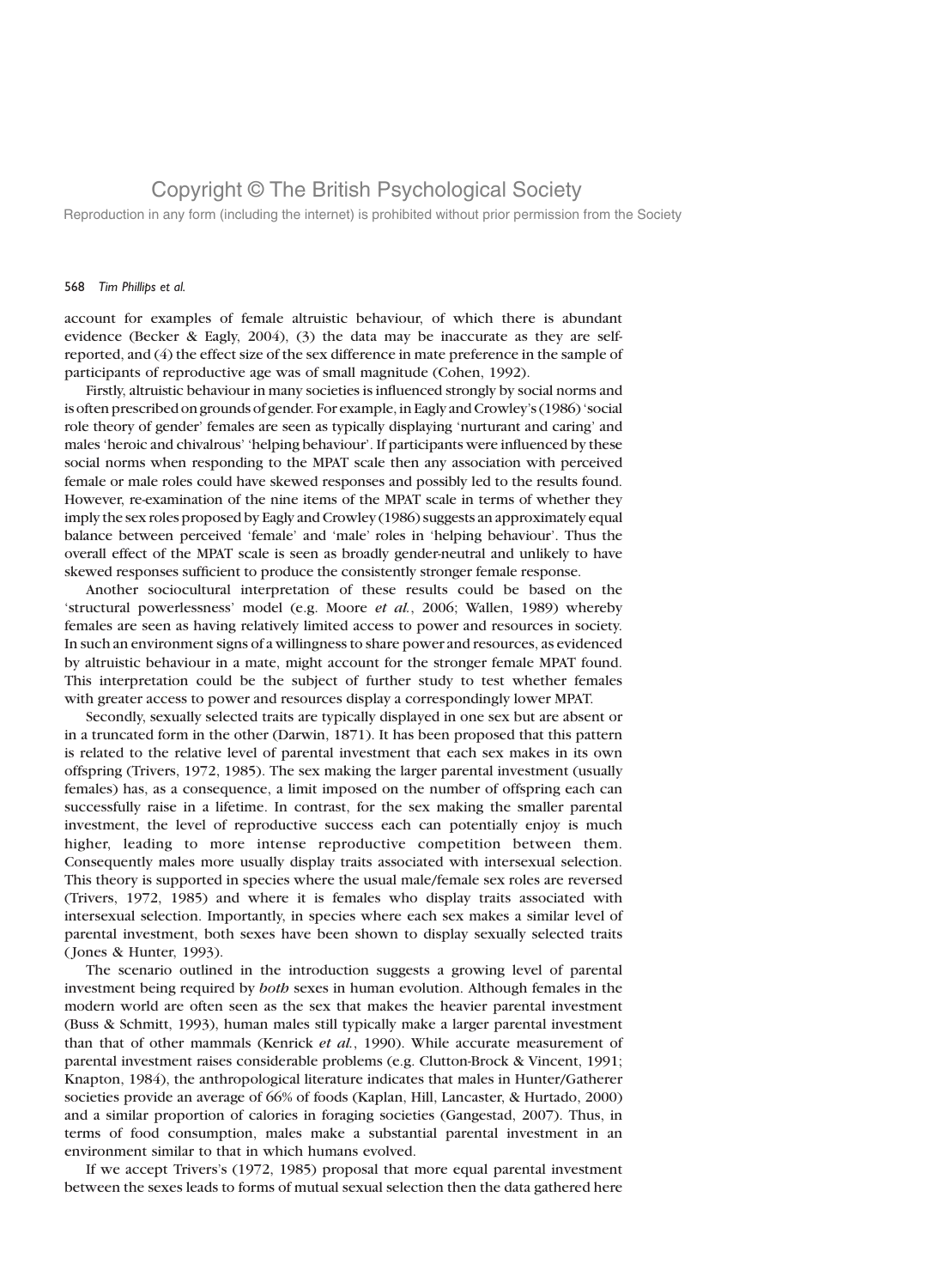Reproduction in any form (including the internet) is prohibited without prior permission from the Society

#### Altruism and sexual selection 569

is consistent with that logic. No significant sex difference was found in responses to the measure of 'altruistic personality' where it was employed (i.e. Studies 2 and 3). Formal modelling of this argument would help to clarify it further and, if supported, the sexual selection hypothesis could come to be seen as consistent with evidence of altruistic traits in both sexes (Becker & Eagly, 2004).

Thirdly, a limitation to the evidence presented here is that it is based entirely on self-report data. Such data has been criticized on grounds that they are open to biases (Feingold, 1992), particularly in the context of comparing female and male responses (Zohar & Guttman, 1989), and should therefore not be taken at face value (Batson, 1991). Considerable effort was made to maintain the accuracy of the data. Tests of the reliability and validity of the MPAT scale were carried out, although these need to be continued in further studies, particularly involving tests of convergent/discriminant validity. The SD scale was employed to guard against exaggeration due to SD, although this is not a foolproof method (Piedmont *et al.*, 2000). Responses to the MPAT scale were also found to correlate, as predicted, with those towards another self-report measure (the SRA scale), suggesting that both psychometric scales performed their intended functions. However, the possibility remains that some unknown systematic bias might have accounted for the results obtained. In defence, it should be made clear that all measurement of behaviour presents some methodological problems for the researcher. The answer lies in testing the sexual selection hypothesis presented here by using alternative methodologies that do not rely on selfreport data.

Finally, the effect size of the sex difference in mate preference in the sample of participants of reproductive age was found to be of small magnitude  $(d = 0.24)$ (Cohen, 1992). Some may infer that this suggests only a negligible impact in biological terms. Yet over evolutionary time scales female choice can have considerable consequences even when the effect on offspring survivability is relatively minor (Møller & Allatolo, 1999). The pattern of stronger female MPAT found in all three studies was seen as consistent with evidence inferred from the anthropological literature, discussed above, of female choice favouring males who display such traits.

The evidence presented here of a link between sexual selection and human altruism towards non-relatives offers an exciting new insight into a major evolutionary puzzle. Despite a great deal of theoretical work being devoted to understanding altruism over the past three decades this link has remained under-explored. We conclude that the sexual selection hypothesis deserves to be seen as an important and promising new area for future research.

### Acknowledgements

This paper is dedicated to the memory of Chris Barnard, our co-author, who died during the preparation of this manuscript. We are grateful to Tim Spector, Director of the Twin Research and Genetic Epidemiology Unit of St Thomas's Hospital, London for allowing us access to participants who took part in the survey of spouses and partners and to Lynn Cherkas and Janice Hunkin for their practical help there. We would also like to thank Olivia Curno, Jerzy Behnke, David de Pomerai, Phil Leather, Ann Fitchett, and Barney Collier for their help and the hall managers of the Cavendish, Cripps, Derby, Hugh Stewart, Lenton and Wortley, Lincoln, Rutland, and Sherwood halls of residence at the University of Nottingham for allowing the surveys to take place.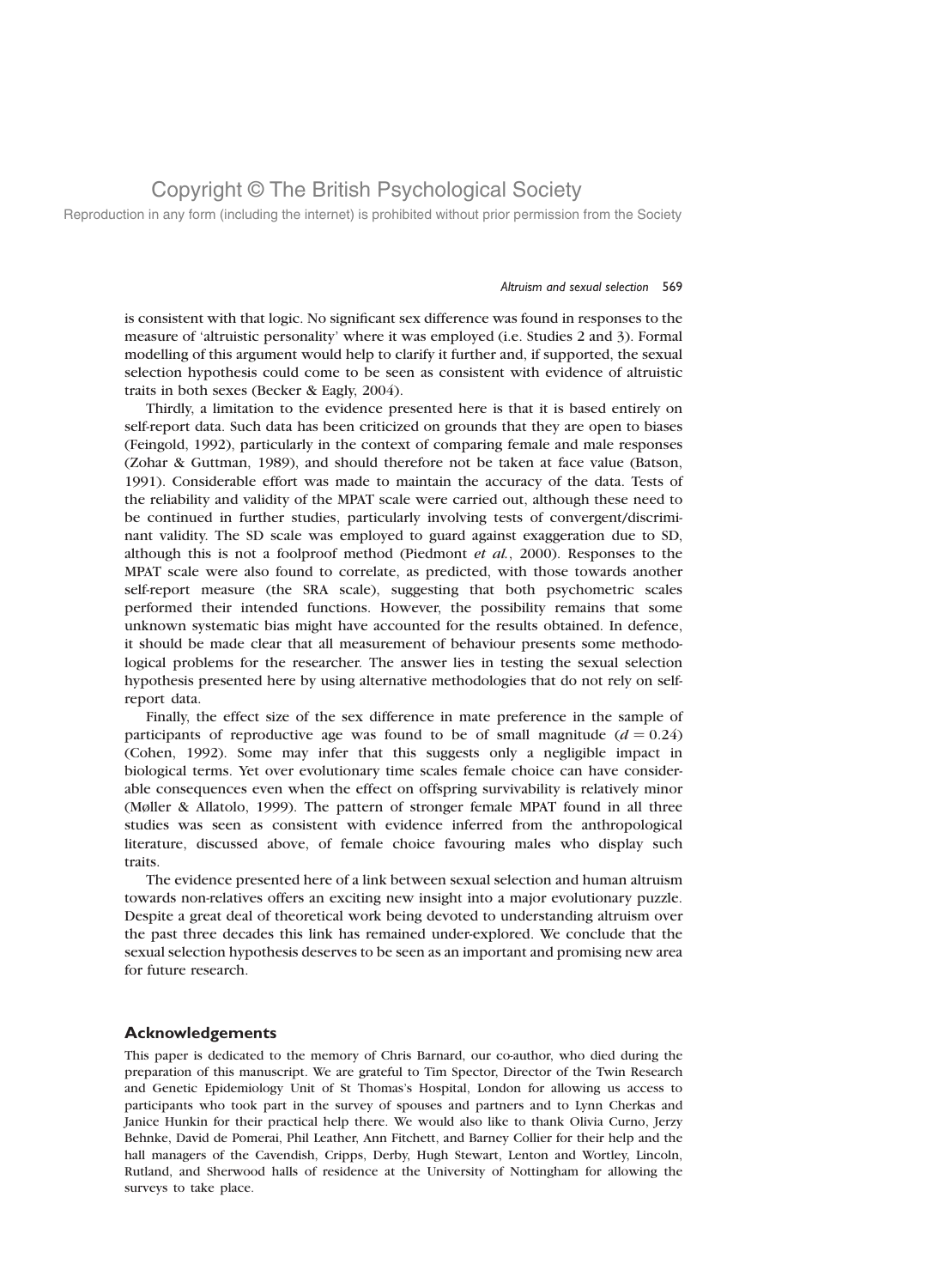Reproduction in any form (including the internet) is prohibited without prior permission from the Society

#### 570 Tim Phillips et al.

### **References**

- Aiello, L., & Wheeler, P. (1995). The expensive-tissue hypothesis: The brain and the digestive system in human and primate evolution. Current Anthropology, 36, 199–221.
- Aiken, L. S., & West, S. G. (1991). Multiple regression: Testing and interpreting interactions. London: Sage.
- Andersson, M. B. (1994). Sexual selection. Princeton: Princeton University Press.
- Andersson, M. B., & Simmons, L. W. (2006). Sexual selection and mate choice. Trends in Ecology and Evolution, 21, 296–302.
- Batson, C. D. (1991). The altruism question: Toward a social-psychological answer. Hillsdale, NJ: Erlbaum.
- Baumann, D. J., Cialdini, R. B., & Kenrick, D. T. (1981). Altruism as hedonism: Helping and selfgratification as equivalent responses. Journal of Personality and Social Psychology, 40, 1039–1046.
- Becker, S. W., & Eagly, A. H. (2004). The heroism of women and men. American Psychologist, 59, 163–178.
- Buss, D. M. (1989). Sex differences in human mate preferences: Evolutionary hypothesis tested in 37 cultures. Behavioral and Brain Sciences, 12, 1–49.
- Buss, D. M., et al. (1990). International preferences in selecting mates: A study of 37 cultures. Journal of Cross-Cultural Psychology, 21, 5–47.
- Buss, D. M., & Barnes, M. (1986). Preferences in human mate selection. Journal of Personality and Social Psychology, 50, 559–570.
- Buss, D. M., & Schmitt, D. P. (1993). Sexual strategies theory: An evolutionary perspective in human mating. Psychological Review, 100, 204–232.
- Clutton-Brock, T. H., & Vincent, A. C. J. (1991). Sexual selection and the potential reproductive rates of males and females. Nature, 351, 58–60.
- Cohen, J. (1992). A power primer. Psychological Bulletin, 112, 155–159.
- Crowne, D. P., & Marlowe, D. (1964). The approval motive: Studies in evaluative dependence. New York: Wiley.
- Darwin, C. (1859). The origin of species by means of natural selection. London: John Murray.
- Darwin, C. (1871). The descent of man and selection in relation to sex. London: John Murray.
- Eagly, A. H., & Crowley, M. (1986). Gender and helping behavior: A meta-analytic review of the social psychological literature. Psychological Bulletin, 100, 283-302.
- Feingold, A. (1992). Gender differences in mate selection preferences: A test of the parental investment model. Psychological Bulletin, 112, 125–139.
- Ferguson, E., & Cox, T. (1993). Explanatory factor analysis: A user's guide. International Journal of Selection and Assessment, 1, 84–94.
- Ferguson, E., Farrell, K., & Lawrence, C. (2008). Blood donation is an act of benevolence rather than altruism. Health Psychology, 27, 327–336.
- Field, A. (2005). Discovering statistics using SPSS. London: Sage Publications.
- Fisher, R. A. (1958). The genetical theory of natural selection. New York: Dover Publications.
- Gangestad, S. W. (2007). Reproductive strategies and tactics. In R. I. M. Dunbar & L. Barrett (Eds.), Oxford handbook of evolutionary psychology (pp. 321–323). Oxford: Oxford University Press.
- Hamilton, W. D. (1963). The evolution of altruistic behavior. American Naturalist, 97, 354–356.
- Hawkes, K. (1991). Showing off: Tests of an hypothesis about men's foraging goals. Ethology and Sociobiolgy, 12, 29–54.
- Hawkes, K. (1993). Why Hunter–Gatherers work. Current Anthropology, 34, 341–361.
- Hawkes, K., O'Connell, J. F., Hill, K., & Charnov, E. L. (1985). How much is enough? Hunters and limited needs. Ethology and Sociobiology, 6, 3–15.
- Hill, R. (1945). Campus values in mate selection. Journal of Home Economics, 37, 354–358.
- Hill, K., & Hurtado, M. (1996). Ache life history: The ecology and demography of a foraging people. New York: Aldine de Gruyter.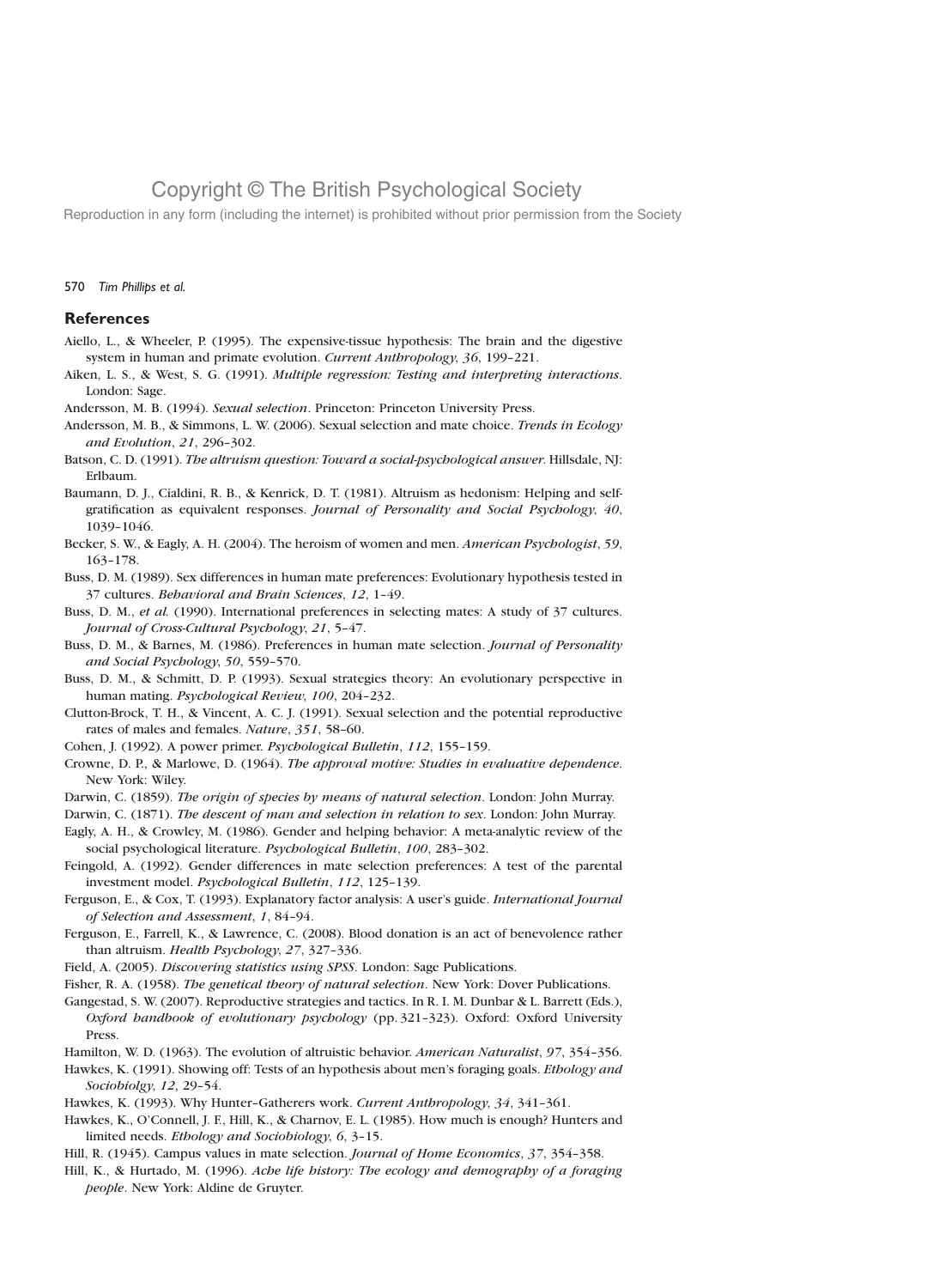Reproduction in any form (including the internet) is prohibited without prior permission from the Society

#### Altruism and sexual selection 571

- Hill, K., & Kaplan, H. (1988). Tradeoffs in male and female reproductive strategies among the Ache: Part 1. In L. Betzig, M. B. Mulder, & P. Turke (Eds.), *Human reproductive behavior:* A darwinian perspective (pp. 277–290). Cambridge: Cambridge University Press.
- Howard, J. A., Blumstein, P., & Schwartz, P. (1987). Social or evolutionary theories? Some observations on preferences in human mate selection. Journal of Personality and Social Psychology, 53, 194–200.
- Jaccard, J. (2006). ZUMASTAT Statistical Methods. Applied Scientific Analysis. Miami, Florida (www.zumastat.com)
- Jensen-Campbell, L. A., Graziano, W. G., & West, S. G. (1995). Dominance, prosocial orientation and female preferences: Do nice guys really finish last? Journal of Personality and Social Psychology, 68, 427–440.
- Jones, I. L., & Hunter, F. M. (1993). Mutual sexual selection in a monogamous seabird. Nature, 362, 238–239.
- Kaplan, H., & Hill, K. (1985). Hunting ability and reproductive success among male ache foragers: Preliminary results. Current Anthropology, 26, 131–133.
- Kaplan, H., Hill, K., Lancaster, J., & Hurtado, A. (2000). A theory of human life history evolution: Diet, intelligence, and longevity. Evolutionary Anthropology, 9, 156–185.
- Kelly, S., & Dunbar, R. I. M. (2001). Who dares, wins. Human Nature, 12, 89–105.
- Kenrick, D. T., Sadall, E. K., Groth, G., & Trost, M. R. (1990). Evolution, traits, and the stages of human courtship: Qualifying the parental investment model. Journal of Personality, 58, 97–116.
- Kirkpatrick, M., & Ryan, M. J. (1991). The evolution of mating preferences and the paradox of the lek. Nature, 350, 33–38.
- Kline, P. (1994). An easy guide to factor analysis. London and New York: Routledge.
- Kline, P. (1998). The new psychometrics: Science, psychology and measurement. London and New York: Routledge.
- Knapton, R. W. (1984). Parental investment: The problem of currency. Canadian Journal of Zoology, 62, 2673–2674.
- Lande, R. (1981). Models of speciation by sexual selection on polygenic traits. Proceedings of the National Academy of Science, USA, 78, 3721–3725.
- Leimar, O., & Hammerstein, P. (2001). Evolution of cooperation through indirect reciprocity. Proceedings of the Royal Society, London B, 268, 745–753.

Loewenthal, K. M. (1996). An introduction to psychological tests and scales. London: UCL Press. Miller, G. (2000). The mating mind. London: Heinemann.

- Miller, G. F., & Todd, P. M. (1998). Mate choice turns cognitive. Trends in Cognitive Sciences, 5, 190–198.
- Møller, A. P., & Alatalo, R. V. (1999). Good-genes effects in sexual selection. Proceedings of the Royal Society, London B, 266, 85–91.
- Moore, F. R., Cassidy, C., Smith, M. J. L., & Perrett, D. I. (2006). The effects of female control of resources on sex-differentiated mate preferences. Evolution and Human Behavior, 27, 193–205.
- Oppenheim, A. N. (1992). Questionnaire design, interviewing and attitude measurement. London and New York: Continuum.
- Piedmont, R. L., McCrae, R. R., Riemann, R., & Angleitner, A. (2000). On the invalidity of validity scales: Evidence for self-reports and observer ratings in volunteer samples. Journal of Personality and Social Psychology, 78, 582–593.
- Portmann, A. (1990). A zoologist looks at humankind. New York: Columbia University Press.
- Ridley, M., & Dawkins, R. (1981). The natural selection of altruism. In J. Rushton & R. Sorrentino (Eds.), Altruism and helping behaviour: Social personality and developmental perspectives (pp. 19–39). Hillsdale, NJ: Erlbaum.
- Rushton, J. P., & Bons, T. A. (2005). Mate choice and friendship in twins. Psychological Science, 16, 555–559.